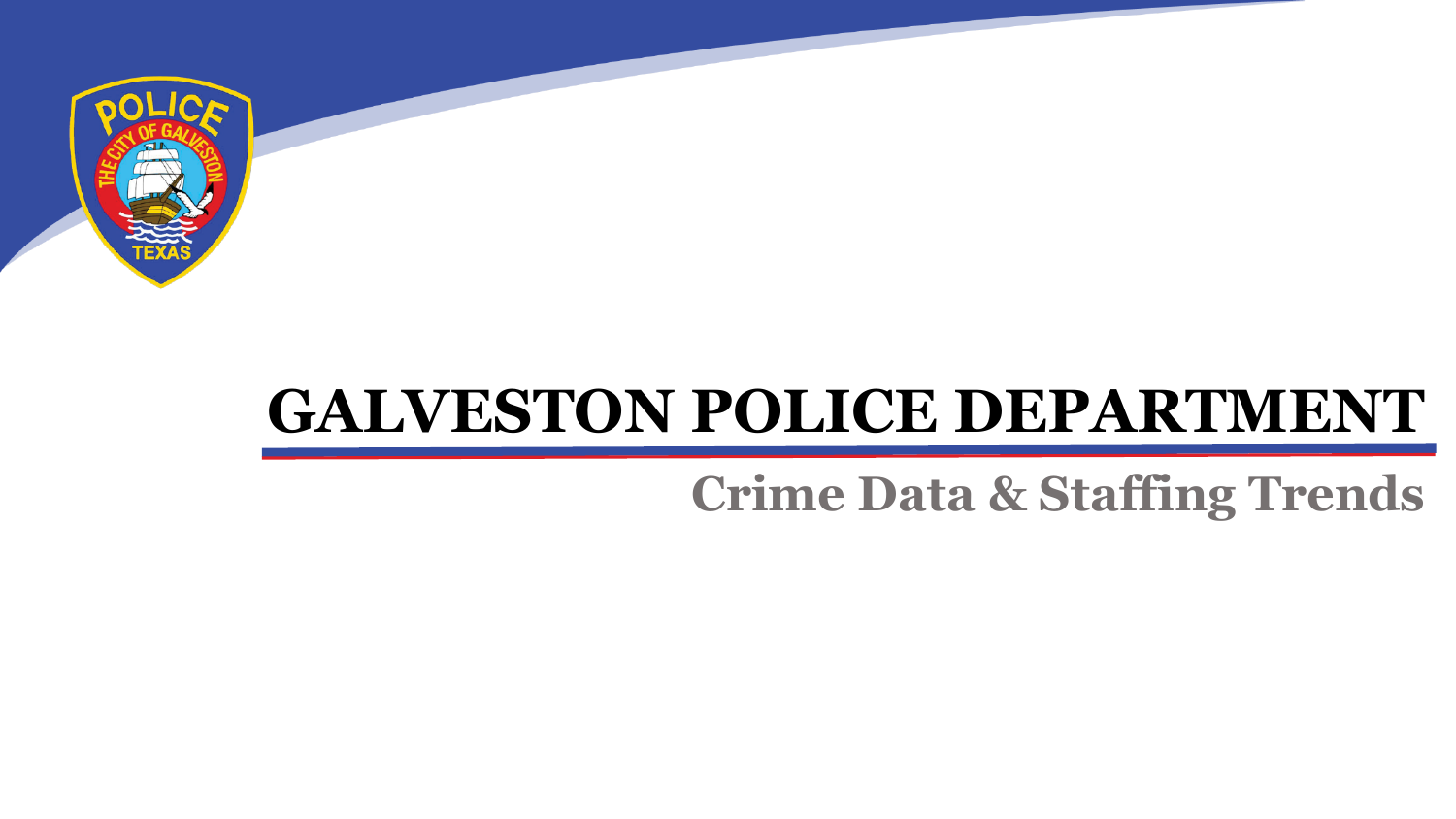

| Year | Population |  |
|------|------------|--|
| 2006 | 59,094     |  |
| 2007 | 57,590     |  |
| 2008 | 56,870     |  |
| 2009 | 57,040     |  |
| 2010 | 55,835     |  |
| 2011 | 48,748     |  |
| 2012 | 49,170     |  |
| 2013 | 48,067     |  |
| 2014 | 48,961     |  |
| 2015 | 50,065     |  |

÷.

# **GALVESTON ISLAND POPULATION**

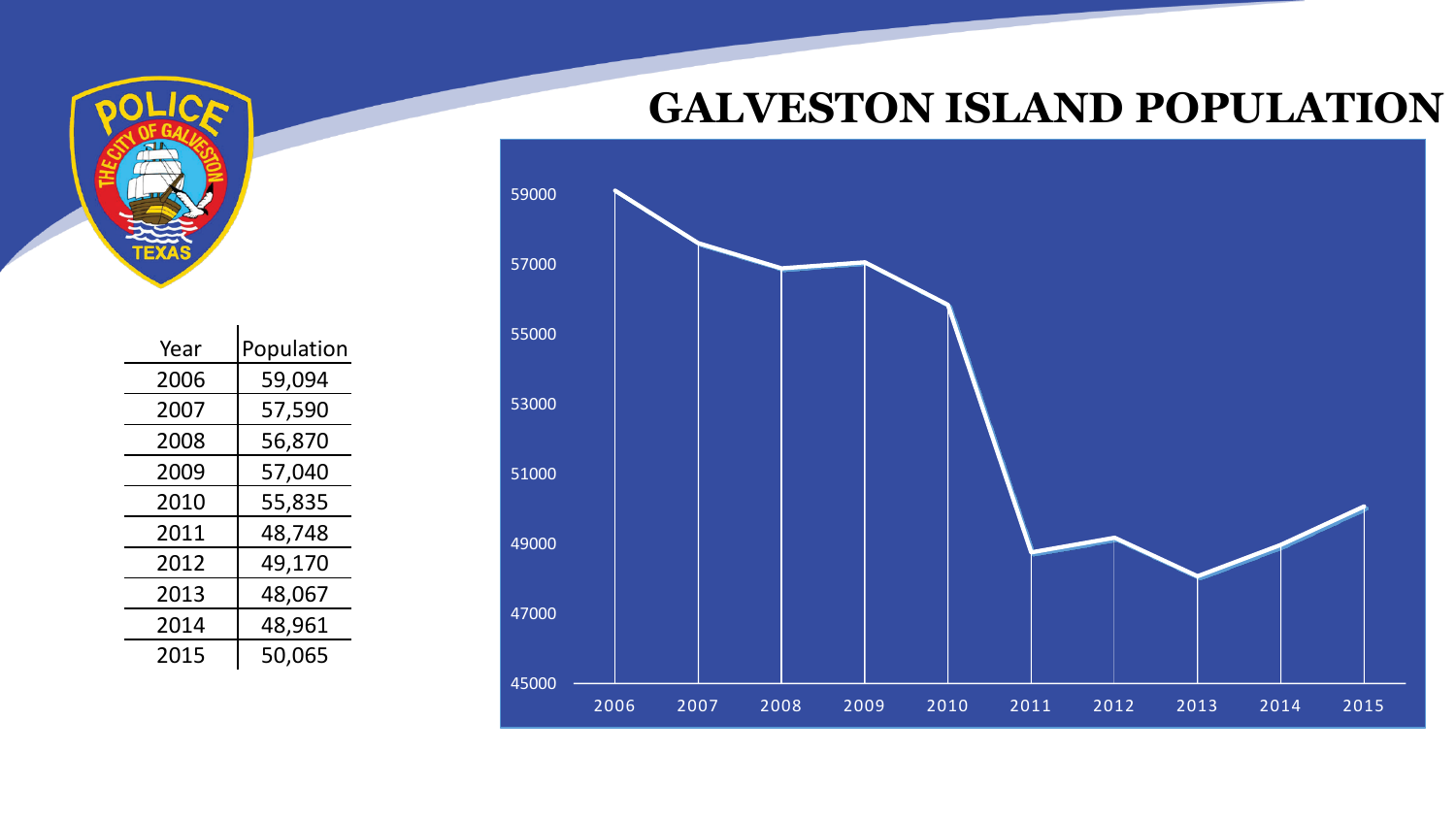

# **GALVESTON UNIFORM CRIME REPORT**



| Year | <b>Murder</b>           | Rape | Robbery | <b>Assault</b> | <b>Burglary Larceny</b> |      | <b>UUMV</b> | Total |    |
|------|-------------------------|------|---------|----------------|-------------------------|------|-------------|-------|----|
| 2006 | 4                       | 121  | 166     | 304            | 658                     | 2267 | 306         | 3826  |    |
| 2007 | 7                       | 82   | 209     | 287            | 757                     | 2380 | 324         | 4046  |    |
| 2008 | 4                       | 78   | 146     | 216            | 748                     | 2067 | 257         | 3516  |    |
| 2009 | 6                       | 64   | 121     | 222            | 954                     | 2064 | 247         | 3678  | 1( |
| 2010 | 1                       | 77   | 128     | 167            | 791                     | 2141 | 250         | 3555  |    |
| 2011 | 4                       | 58   | 88      | 152            | 453                     | 1697 | 141         | 2593  |    |
| 2012 | 2                       | 37   | 118     | 139            | 517                     | 1792 | 160         | 2765  |    |
| 2013 | 3                       | 56   | 93      | 84             | 439                     | 1707 | 189         | 2571  |    |
| 2014 | 6                       | 51   | 105     | 94             | 414                     | 1447 | 193         | 2310  |    |
| 2015 | $\overline{\mathbf{c}}$ | 61   | 76      | 85             | 335                     | 1296 | 187         | 2042  |    |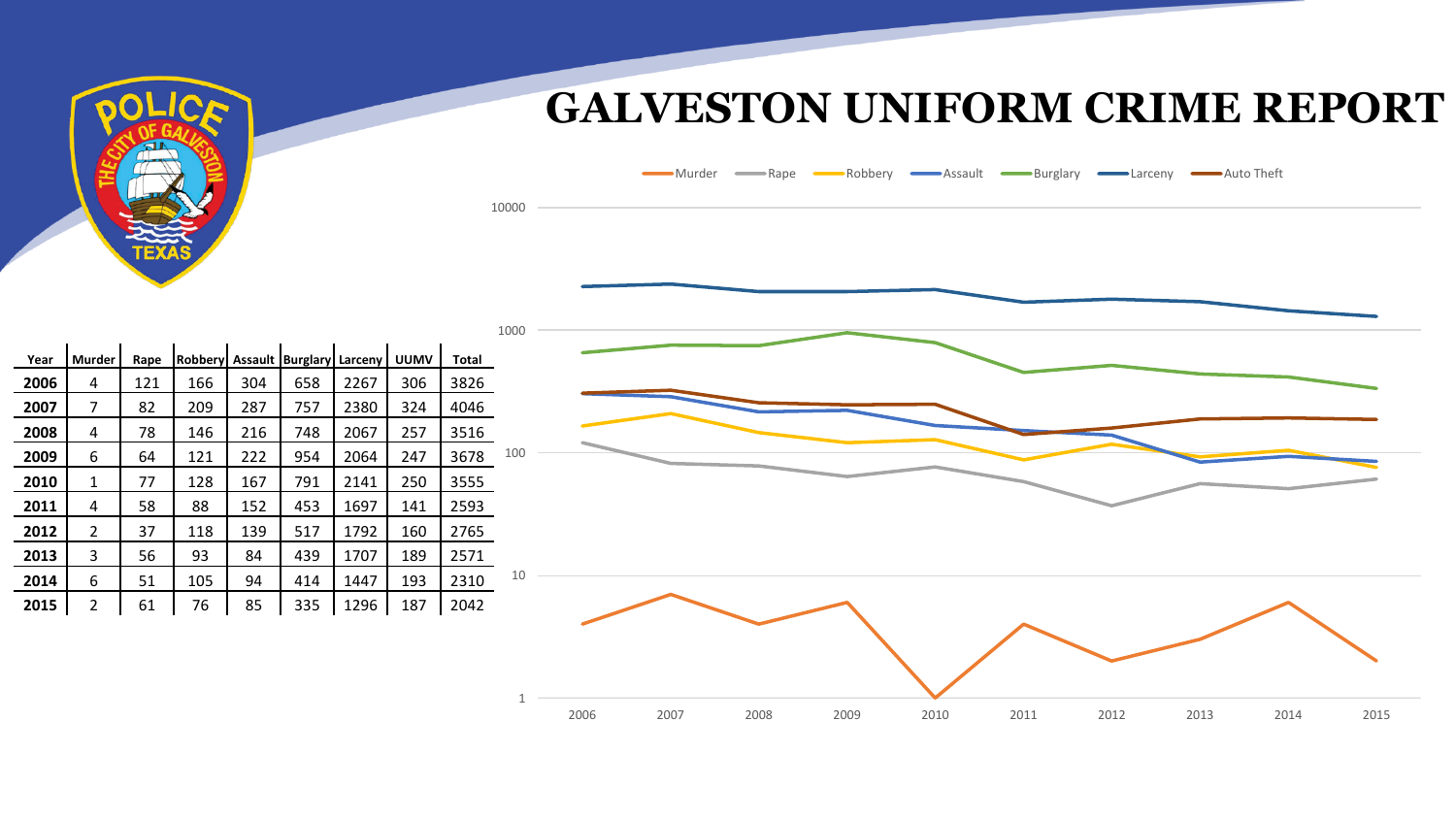#### **GALVESTON UCR BREAKDOWN**

Violent Offenses **Interpretent Crimes** Property Crimes



| Year | <b>Violent</b><br><b>Crimes</b> | <b>Property</b><br><b>Crimes</b> | <b>Total</b> |
|------|---------------------------------|----------------------------------|--------------|
| 2006 | 595                             | 3231                             | 3826         |
| 2007 | 585                             | 3461                             | 4046         |
| 2008 | 444                             | 3072                             | 3516         |
| 2009 | 413                             | 3265                             | 3678         |
| 2010 | 373                             | 3182                             | 3555         |
| 2011 | 302                             | 2291                             | 2593         |
| 2012 | 296                             | 2469                             | 2765         |
| 2013 | 236                             | 2335                             | 2571         |
| 2014 | 256                             | 2054                             | 2310         |
| 2015 | 224                             | 1818                             | 2042         |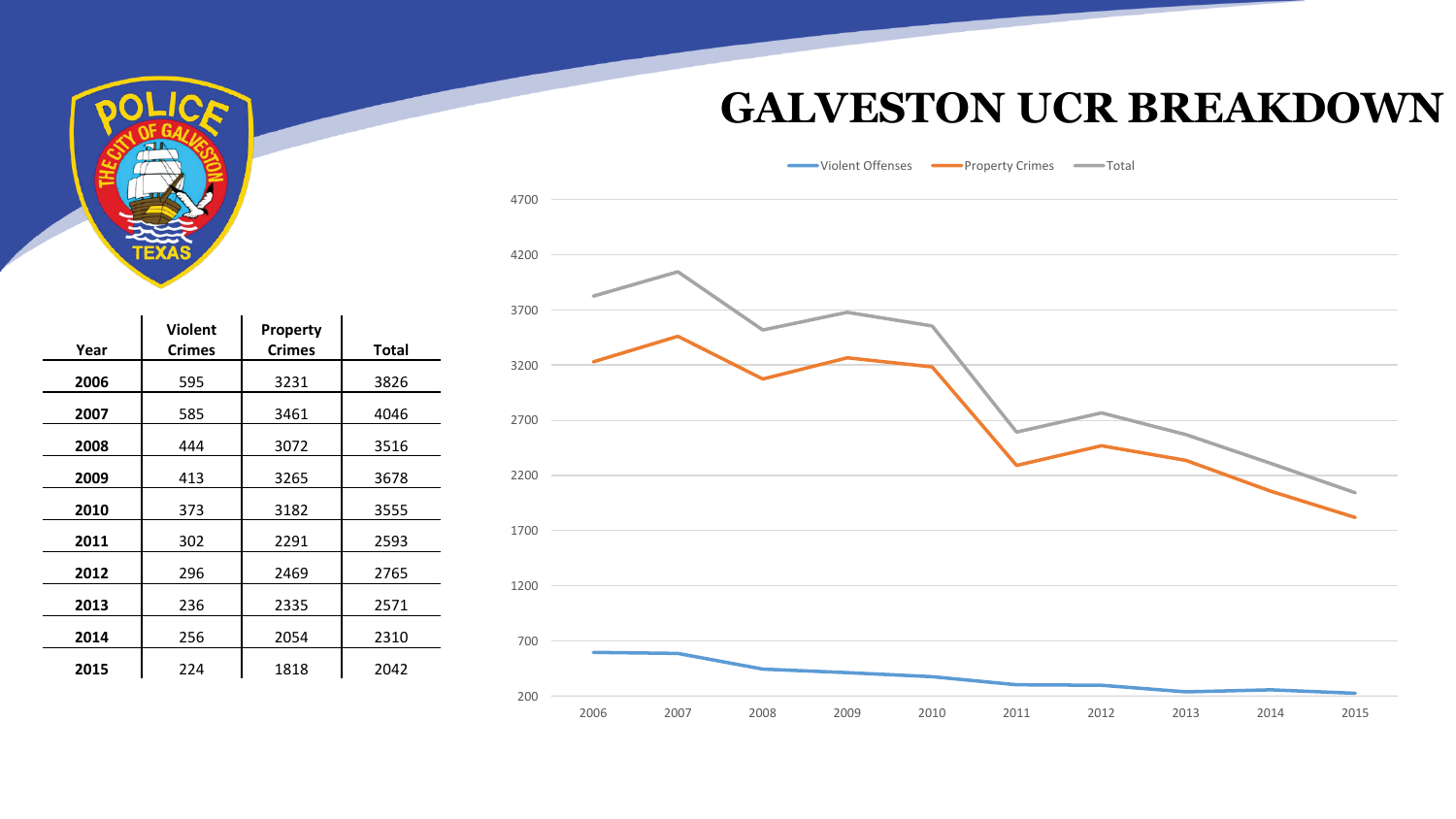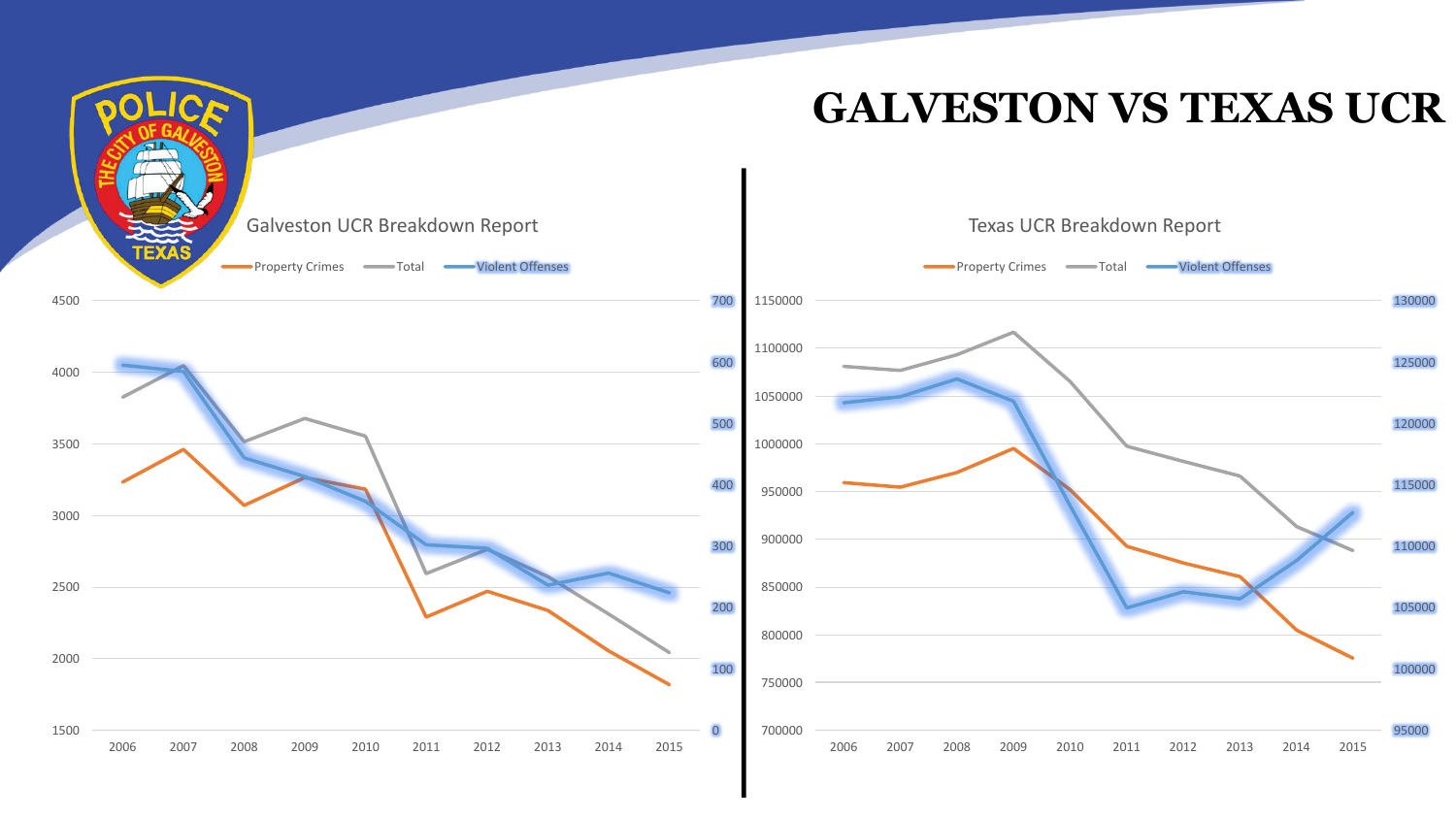# **GALVESTON UCR – YEAR TO DATE**



| <b>Crime</b>       | 2016 | 2017 |
|--------------------|------|------|
| <b>Murder</b>      | 3    | 3    |
| Rape               | 33   | 37   |
| Robbery            | 49   | 37   |
| <b>Agg Assault</b> | 54   | 54   |
| <b>Burglary</b>    | 143  | 134  |
| Larceny            | 723  | 729  |

**UUMV** | 89 | 124

■2016 2017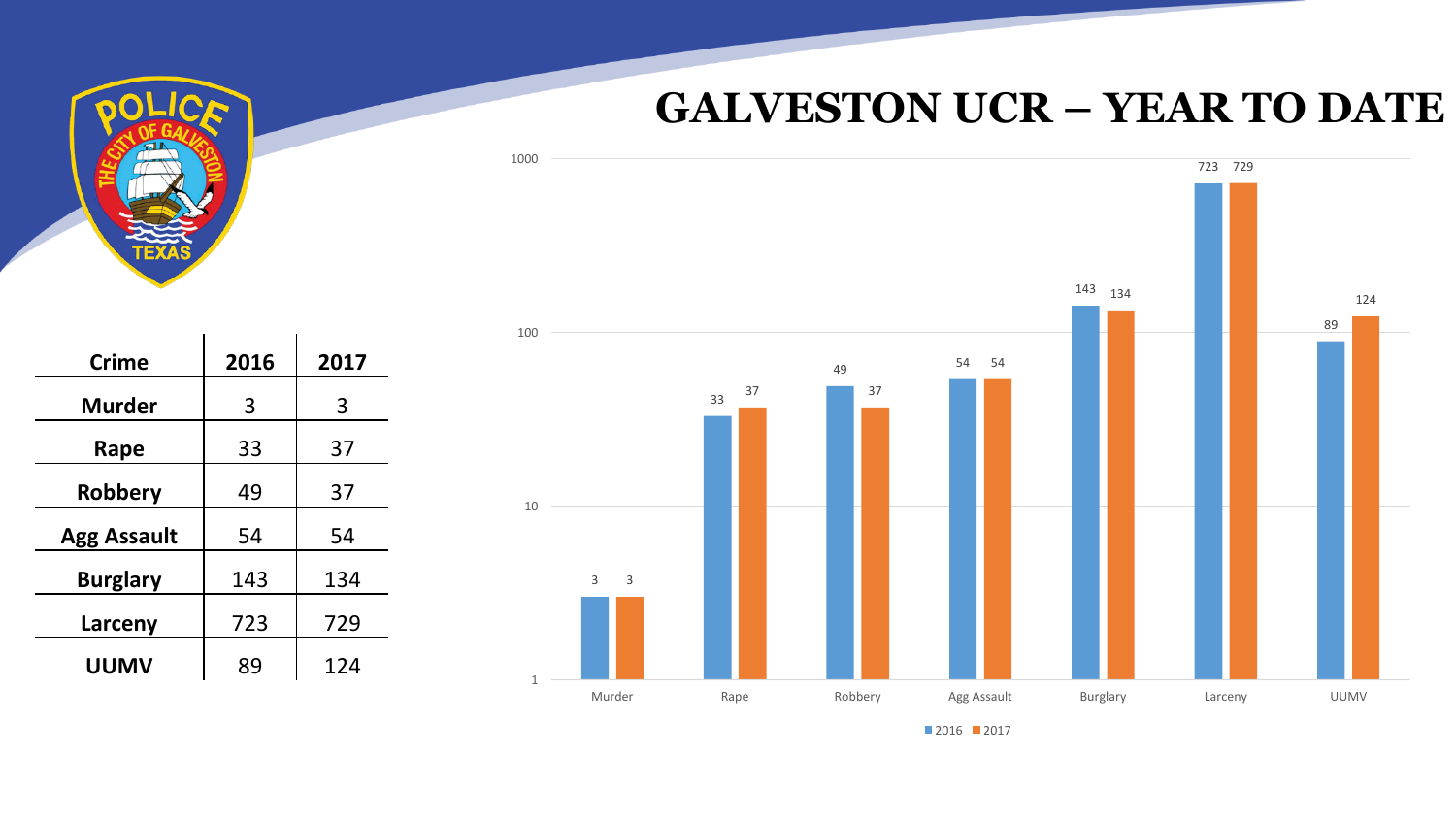### **CALLS FOR SERVICE**



 $\sim 10^{-1}$ 

| Year | <b>CFS Total</b> |
|------|------------------|
| 2006 | 59649            |
| 2007 | 59894            |
| 2008 | 80899            |
| 2009 | 103588           |
| 2010 | 87713            |
| 2011 | 75883            |
| 2012 | 73757            |
| 2013 | 74423            |
| 2014 | 68104            |
| 2015 | 68045            |
| 2016 | 66763            |